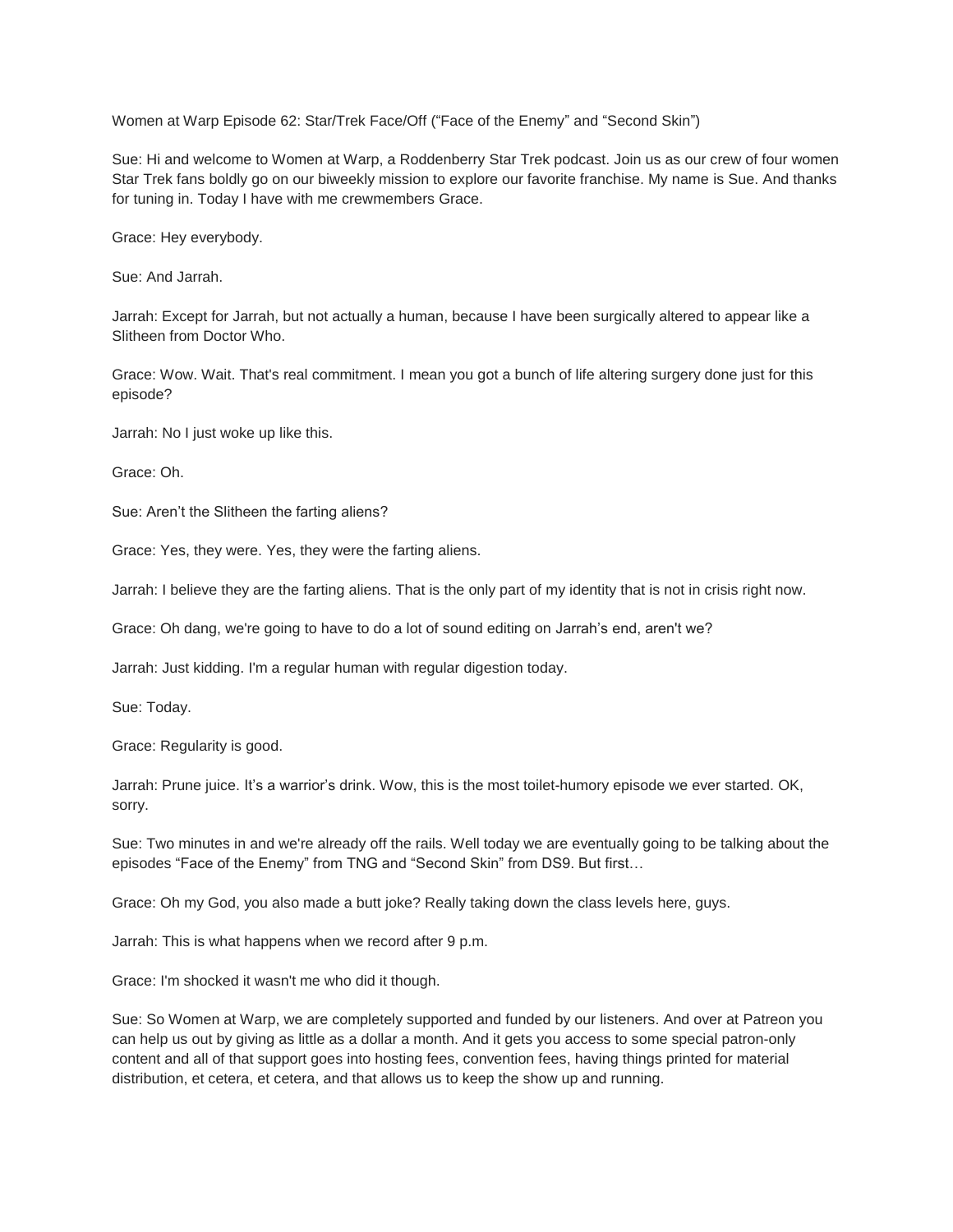Grace: You will also receive our special patron love that we only give to patrons.

Jarrah: It's just a tiny notch up from regular love.

Grace: But it's better, you know it's better.

Sue: And if you have a few spare minutes, we also ask that you review us, rate and review us on iTunes, or apparently as it's called now, Apple Podcasts. Both Jarrah and Grace will be at Star Trek Las Vegas coming up at the beginning of August.

Grace: Damn right.

Jarrah: Yeah it's going to be great. We'll be putting more details out on our Facebook page. But at the moment it looks like we're probably going to be sharing a table with Priority One, the other, one of the other two fabulous Roddenberry podcasts, so we'll have a space in the vendor's room to talk to listeners about the show. So that's pretty exciting.

Sue: Awesome. And I will be at Dragon Con Labor Day weekend and it's looking like New York Comic-Con in October. So that is the convention schedule as of right now. Do we have any other announcements?

Jarrah: Well in a couple of weeks, I guess a month from the time you are listening to this podcast, we will be putting out our next book club episode. So it's not too late if you want to cram the book. It's not the longest read ever; It's the world of Deep Space Nine volume one with a story on Cardassia and a story on Andor, just post Deep Space Nine. So if you want to join our book club for that you can grab a copy of that book and head over to Goodreads and search for Women at Warp, and you'll find our book club to join the discussion.

Grace: And you'll find our good reads. Where the reads are good. But where the reading's not so great, really.

Jarrah: Excellent. I think that all the announcements we have.

Sue: All right. So let's jump right in.

Grace: OK so we're, you know, crawling out of our our space beds. We're kind of groggy, we're wandering over to the bathroom maybe to throw a little water in our faces and… mirrors! What do we see in them?

Jarrah: Yes. Both of these episodes start off, well almost start off, with the woman character looking in a mirror and getting kind of shocked to realize they look like a totally different alien.

Grace: I feel like a totally different alien every time I see my reflection first thing in the morning, too, to be fair. But with this it's like a legit thing. Like, they've both been surgically altered to look like a different species.

Jarrah: Yeah, so we've talked, I think, about "Face of the Enemy" a couple of times a little bit in the past. We talked about in our TNG episode and our Romulan women episode. And I, so like, do you want to start with "Second Skin"?

Grace: Sure, let's go for it.

Jarrah: We'll take a little bit deeper look. So this was, this is the episode where Kira basically gets a shocking transmission from Bajor that says you are actually in this Cardassian prison camp, and she says, "I don't know what you're talking about." And then on her way to Bajor to investigate, she's abducted. She wakes up on Cardassia, and it seems like she might actually be Cardassian. She's told that she was basically put in like a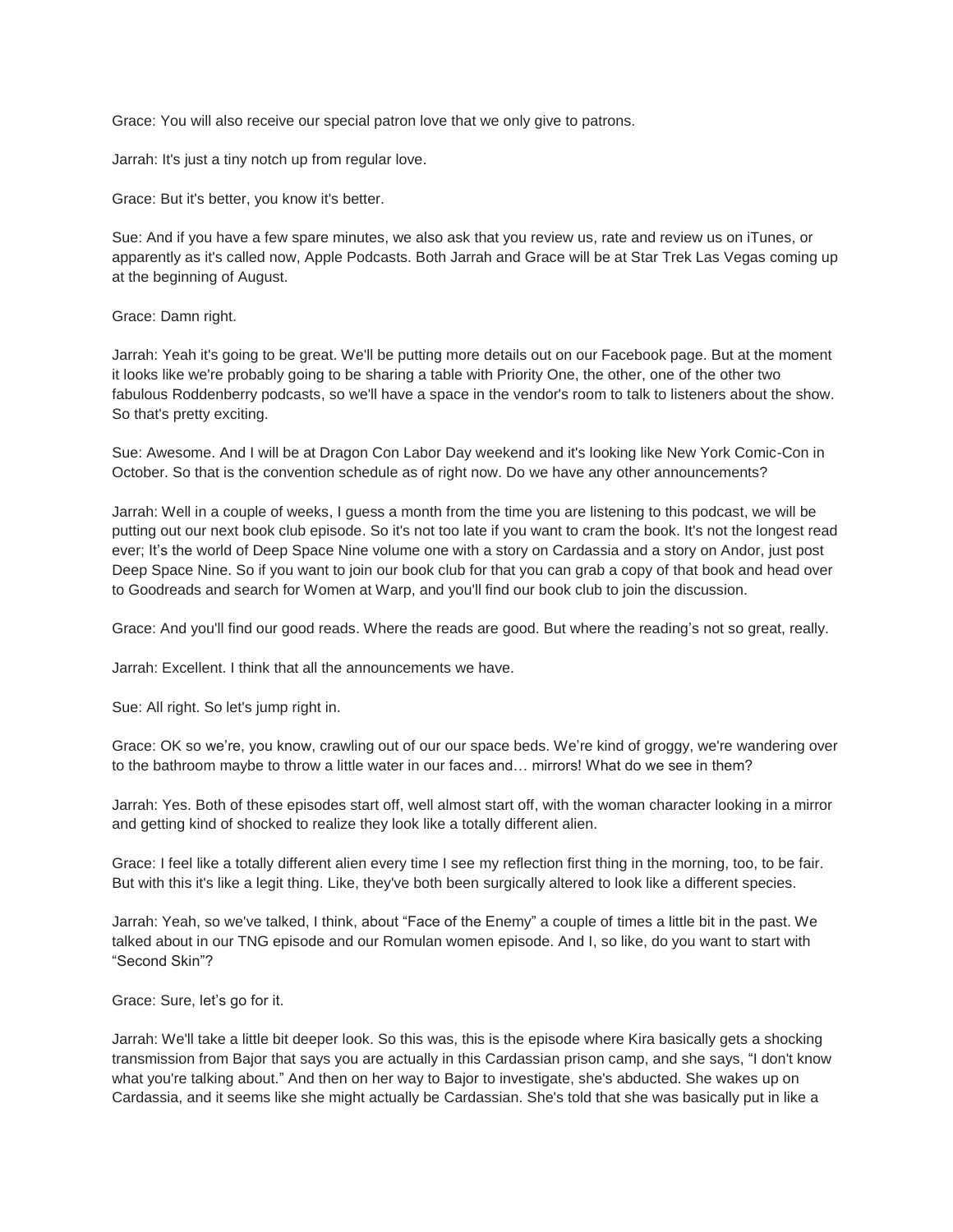deep undercover mission, brainwashed to make herself think that she was Bajoran, and that she's going to be given treatment to recover her memories. That she's actually a Cardassian agent and then used to basically spill all the information she's gained as Kira since then to rat on the Federation. So that's the that's basically the plot there.

Grace: She was in deep, deep, deep cover.

Jarrah: Yes.

Grace: At what point does it stop being deep cover though and just start being ridiculous? That's one thing I always get, start wondering every time I'm involved in reading some kind of spy based media. It's like, how many double crosses too many?

Jarrah: Yeah. Well I mean OK. So I really, I had not seen this episode for a really long time, possibly since the first time it aired, and I really enjoyed it. And I think, so you know, Kira is told that she is Iliana Ghemor, who's the daughter of this Legate, and the Legate himself really believes that she's his daughter. And if you were watching this through the first time, at least I felt like I would have not been sure what was happening. I wouldn't have been sure if she really was.

Grace: That'd be a very entertaining way to do this, to have this be the first episode of Deep Space Nine that someone else watches and then they have to watch through all the Kira arcs and be kind of like, "How much of this is real?"

Sue: Now even if it's not the first episode, I mean, this is early on.

Grace: Yeah. Early enough. Yeah.

Sue: I don't know if I would have believed that at that time Star Trek would make such a drastic change to one of its main characters. Because that's a huge shift for that one character from being, you know, a resistance fighter slash terrorist to being the one of the race that she would fight against.

Jarrah: \*cough\* Seska \*cough\*

Sue: Well, yeah.

Grace: Yeah.

Jarrah: But she wasn't a principal.

Sue: This was also significantly earlier.

Grace: Well this could have been sweeps week for all we know. And as we know, sweeps week makes fools of us all.

Sue: But like this is still in the era of TV where like, for the most part, you know that your main characters are going to be back to normal by the end of the episode.

Grace: More or less, yeah.

Jarrah: Well we did have a comment from Lydia on Facebook who said, "'Second Skin' is an incredible episode. I remember the first time I watched it, I kept thinking, 'But what if it's true??' And to see Kira struggle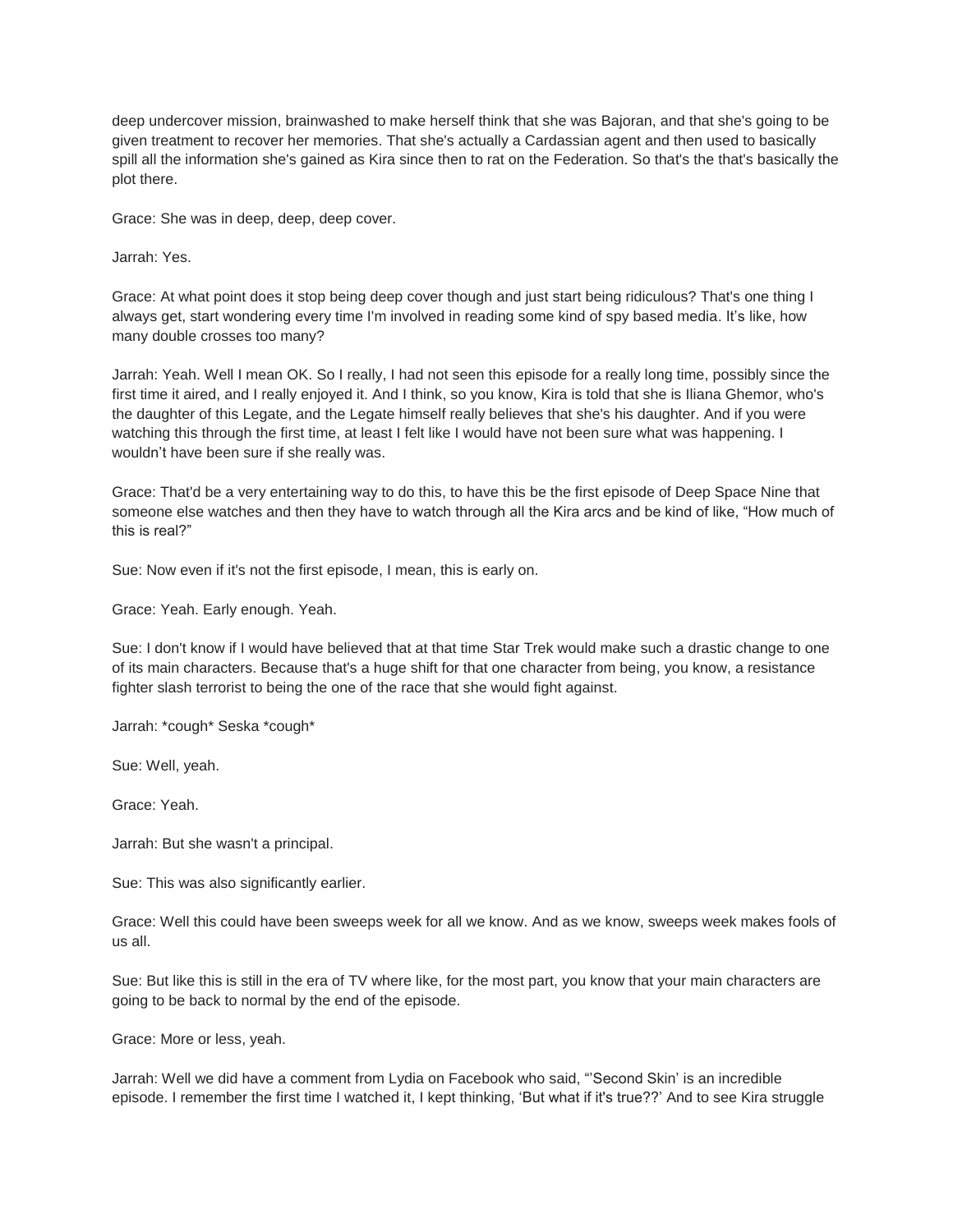with the dread and uncertainty surrounding her identity was really gripping. And for her to find some common ground with Ghemor was a nice and unexpected turn of events. This is still one of my favorite episodes." And then she says that she also really wondered what actually happened to Iliana Ghemor, which, good question. And says she didn't want to spoil it but she plays a major role in a long arc in the relaunch novels, so that's exciting and I look forward to discovering that when I get to it.

Sue: It's another Star Trek discovery for us to look forward to.

Jarrah: Yes. Yet again one of those things where you're like, "I wish this had happened. Oh it did in the novels. Good. Something."

Sue: I just love, this episode is just so, so good. I enjoy it so much both in the aspect that we really do get to see Nana Visitor get to sort of stretch her chops doing a wide emotional range, but also, it's kind of our Star Trek equivalent of The Manchurian Candidate. And I just really liked that in concept alone. And again, it's just very well done, in the sense that you're walked through so much the episode with that, it could really be real. You're, it's not too outlandish considering the other things we've seen in Star Trek, and it's just a very interesting "what if?" that we get just from the concept of this episode.

Jarrah: Yeah. I mean one thing, one way that this one differs from "Face of the Enemy" is that there's definitely this kind of gaslighting aspect which someone else brought up on Facebook

Sue: Oh definitely.

Jarrah: Where they're trying to convince her of something that she knows is in her heart is not true, and you can see how difficult it is for her to maintain, given all this overwhelming evidence that the Obsidian Order has manufactured to try to change her mind. So this whole idea of someone trying to convince you that you're crazy for believing what you know to be true.

Grace: Which is a scary concept in and of itself to see play out on screen.

Jarrah: Yeah. And I think it's really effective and you have you know Tekeny Ghemor who's her dad, you know, or fake dad, and the Obsidian Order is trying to get to him because, by playing off his loyalty to his country to his loyalty to his daughter. And even though he ends up being wrong they, you know, he is protecting her because he can see something like his daughter in her.

Sue: Right.

Jarrah: And then through him she gets to realize another way that not all Cardassians are alike, because he's another figure who's a dissident and wants things to be better on Cardassia and doesn't believe that the occupation was the right thing.

Grace: Which is very cool that we get through this story that turn around for both the character that we have really established and whose characters are really firmly set. And we get to still see this mini arc for this character that's being introduced. It's cool that we get to see that double arc-age.

Sue: Well and in both of these episodes, we have the, our main character being used as a piece in a larger scheme, right? The main difference here is that, you know, they're still, they're trying to trick Kira and convince her of something that is false. And that's how they want to get her to play along because they're not trying, because they're trying to manipulate the people around her. With Troi, she gets the full story right off the bat. This is what we're trying to do. This is why we needed you. And they're both trying to further a cause. But in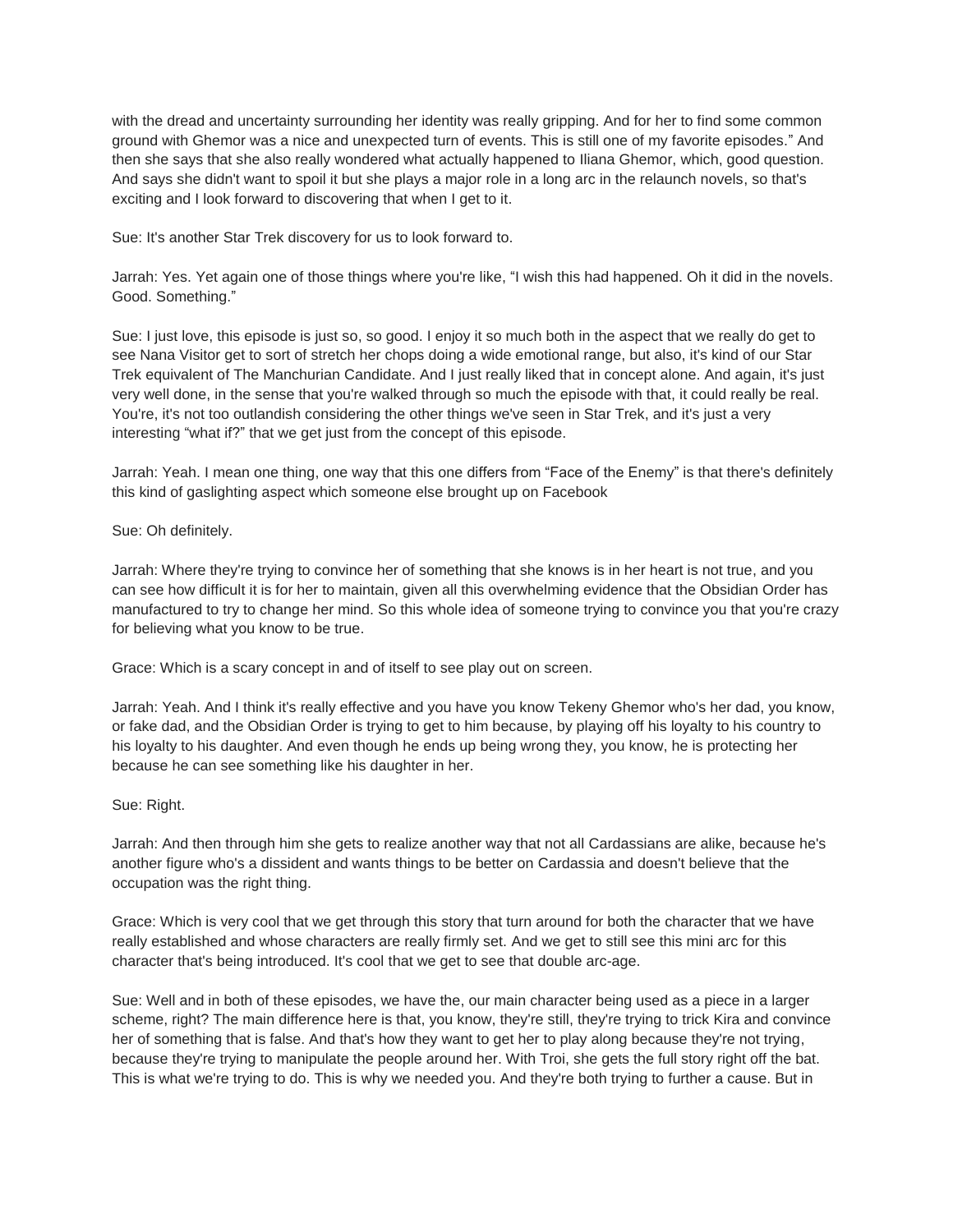"Face of the Enemy" we are seeing the, I guess resistance, I don't remember if they call it the resistance, but you know faction within the Romulan culture or government that is pushing for reunification.

Jarrah: Yeah, the dissident movement.

Sue: Right. There you go.

Jarrah: I think they actually call them dissidents in both because I watched them right after each other and I remember being sort of struck by that they used the actual same language for Ghemor's people who believed that the Obsidian Order and stuff had too much power, or the military had too much power. The Obsidian Order, I think. And Spock's people who believe in the Vulcan-Romulan reunification.

Sue: So, I mean, in "Face of the Enemy" our main character is being used to further the agenda of the group that Star Trek would have us believe is correct, whereas in Deep Space Nine it's the opposite.

Jarrah: Well and Kira certainly has a lot less of an active role to play. Like her role in the episode is really just resisting this sort of attempted gaslighting.

Sue: Right.

Jarrah: She, you know, she's very dependent for her ultimate rescue on Tekeny Ghemor having faith in her as his daughter, or even just a good person, and also in the actions of a bunch of dudes who are lovely, and it's a fun subplot. But just to, you know, comment on the situation that it's basically Sisko and Garack and O'Brien? Bashir? It's O'Brien. I just watched this thing, you'd think I'd remember this.

Grace: It's hard to remember the parts without Kira.

Jarrah: Yeah.

Sue: It does feel very damsel in distress though especially at the end.

Jarrah: No it didn't. No I don't feel like it felt like she was waiting for a man to rescue her. But it just is a comment on, you know, the other week we did an episode on sexual agency. This would just be straight character agency that's not sexual per se, but it's just about how much ability does she have to act in this plot. And she isn't really like a main person driving the action.

Sue: So that's why I feel like she is a damsel in distress, or she's not, she's not necessarily waiting to be rescued, but she's not doing anything to further her own departure. And then the guys show up and rescue her.

Jarrah: Uh-huh.

Grace: Also with both these episodes there is such a sense of violation right off the bat, outside of agency. Just that both these women are kidnapped, essentially, and are physically altered, like surgically, without their permission, is really freakin' scary. I mean that's one thing that I can never really get over with either of these episodes. They're just kind of like, "Oh, I've been surgically altered into another species. That's an inconvenience." And I would be losing my mind. I mean. Body dysmorphia looks scary as hell, and that's just kind of like, "Well, this is happening now. I guess I'll get over it." And that's one thing that always bothers me in a lot of media, and this is going way back to my early anime days, anytime you saw like a body swap anime, people were like, "Oh no! Aw, this is just downright inconvenient for me!" It's like, no that's horrifying. Why are you not just shrieking constantly? What the? Oh my gosh, it's just weird how it's, how the body horror aspect of this is so underplayed.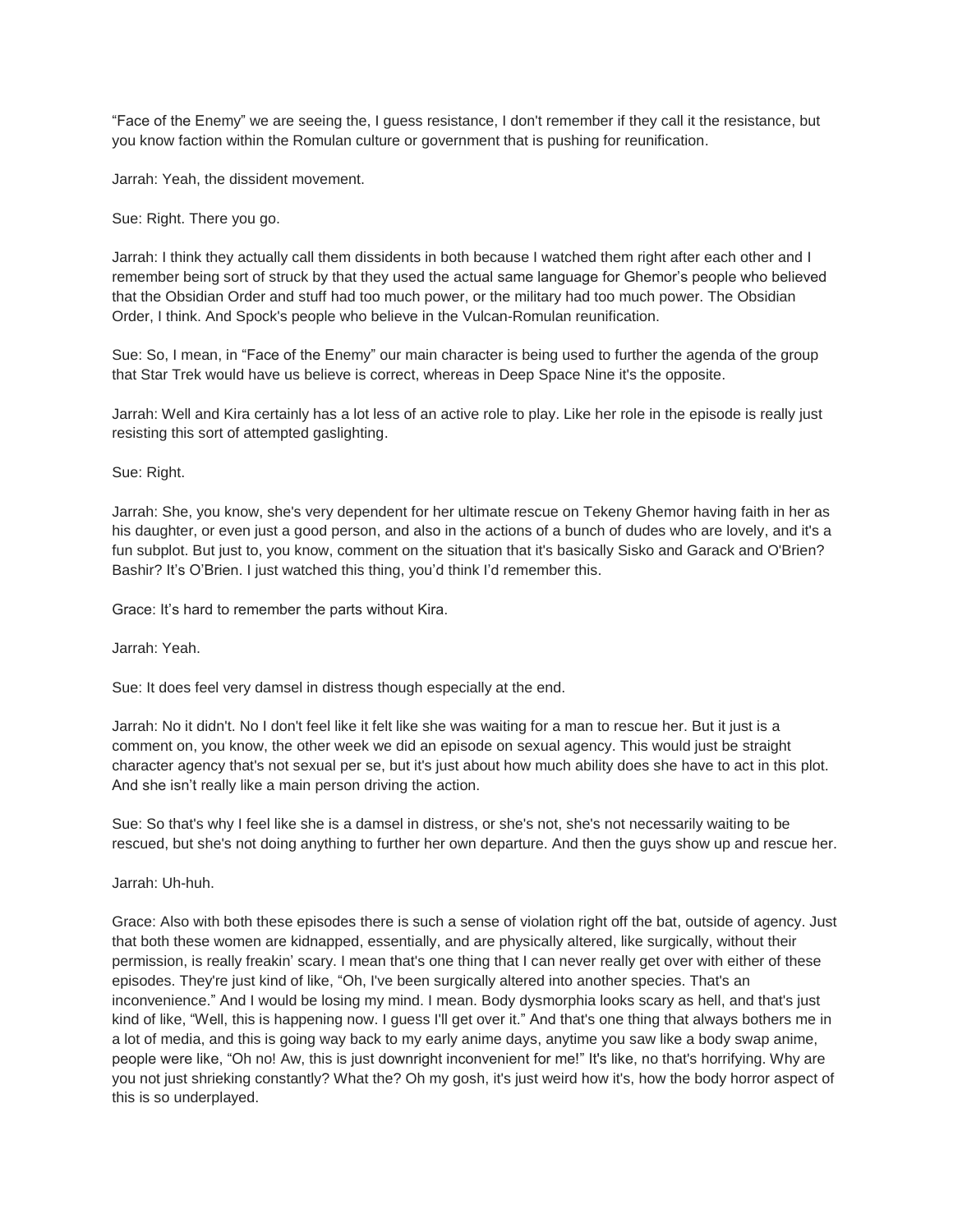Jarrah: Yeah for sure. Can you maybe explain a bit more for our listeners about what body dysmorphia is for people who aren't familiar with the term?

Grace: There are different types of body dysmorphia. One of the more common forms is gender dysmorphia I think is the term for it, where you are in, the body you were born with does not feel like the body you are supposed to have. It's kind of common with the trans folk and it's, it's constant pain and discomfort kind of, from looking at your body and from knowing you don't have the body that you believe is yours. There are also cases in the psychological and mental health community where there are people who will fixate on parts of their body that just don't feel right to them. It's considered, in some circles anorexia is considered a form of body dysphoria. There are also extreme cases where people will feel like they have an alien limb or a body part that it's just there but doesn't belong to them. And looking into it, and like I said it's scary stuff and it's stuff that happens to real people, and again it never just really sits all that right every time I see it. Just kind of like, "Different body, different day!" It chaps the ass a bit there.

Jarrah: Yeah. We had another Facebook comment that I know is like from Becky who is, you know, being funny but also pointing out something creepy, I think intentionally, which is, "Not to be too indelicate here, but has she had plastic surgery all over, or do Cardassians and Bajorans have the same things in their pants? And that she and Troi can be returned to looking precisely as they did before with ease boggles the mind, too. If plastic surgery is this easy in the future, people would be doing it as casually as they change their hair color in our times."

Grace: Well, this and the episode with, that involves going undercover as Klingons just raises the question of, oh is it that easy? You can just kind of… swap?

Jarrah: Well at least they got to choose when they were undercover as Klingons.

Grace: Yeah, definitely a better case there, but I'm just wondering can you swap species superficially like that and if so, does that mean we've got like a bunch of Vulcan Rachel Dolezals out in space, like talking about how, "We're just so in tune with the Vulcan way. You know?"

Jarrah: Well you have like that one blonde Romulan.

Grace: Yeah.

Jarrah: Not Sela, but the other guy.

Grace: Maybe that was his deal. Who knows? He just kind of showed up, is like, "No this feels like my place. You know, I grew up in a house without a replicator. I don't have an understanding of these people the same way humans do. I'm just a part of this at heart."

Jarrah: Yeah I feel like certainly Troi and Kira would have had to go to the bathroom at least once, and it is hard to believe that, yeah.

Grace: This isn't my crotch! No!

Jarrah: And it's hard to believe that you would look exactly the same. Just like, below the neck.

Sue: So I just really quickly want to clarify the difference between body dysmorphia and gender dysphoria because they're slightly different. So gender dysphoria is what you were talking about at the very beginning of feeling that your body is quote unquote "wrong" for the gender that you actually are.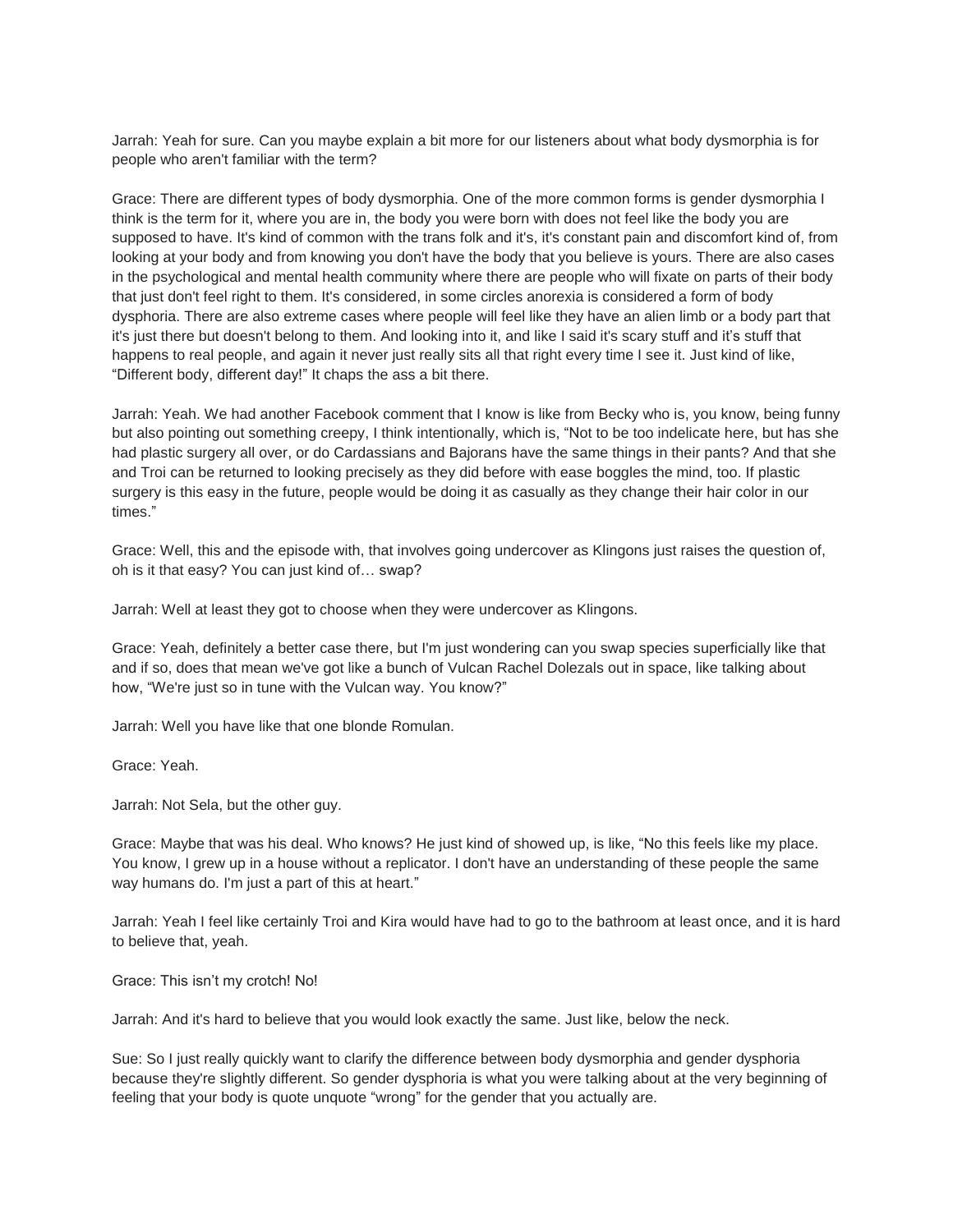Jarrah: Yeah. And body dysmorphia is feeling like you're, there's a part of your body that needs to be fixed in some way.

Sue: Body dysmorphia is actually categorized as an anxiety disorder that really is what causes the attention or the focus on a specific area of the body.

Jarrah: And it's supposed to be like perceiving your body to be different than it actually is, correct?

Sue: That's part of it.

Jarrah: That's like where people perceive themselves to be heavier than they are, or skinnier than they are, or wrong in a certain way. Anyway it is, it's fascinating and this, you know, this issue, not only is it kind of creepy to think about that, you know, it would be violating to have that happen to you, but it's interesting to think of this idea that Becky raised about if plastic surgery is so easy, what would that do to our culture? Because already you know since the, you know, 1980s there's been a really dramatic shift in the acceptance of plastic surgery and cosmetic procedures. And there are certainly some medical reasons that people get procedures that would be considered plastic surgery. But there are a lot of non-medical reasons, and there's been a lot of concern among different feminist groups for different reasons around, like are we, you know, are women having dangerous things performed on themselves to basically just make themselves unnaturally appealing or try to, you know, adhere to this unnatural beauty ideal.

Grace: And if so, and if that's within our capabilities in the future, how are the impossible beauty ideals going to expand? How are they going to get even less believable?

Sue: My brain goes in so many different directions because the first thing that came to mind was the idea of well if everybody has it, then nobody has it, right? Maybe it becomes so available that it's just not a thing anymore. Or maybe in this vision of the future we have moved past these beauty standards.

Grace: Yeah but it's hard to argue that we moved, that we're showing a future where we've moved past beauty standards. But everyone that we see on screen is at least a seven or higher.

Sue: Well and there's also a salon that we see our women characters in more than once.

Jarrah: Well, and Dabo girls, and Riker sex kittens created by Q, and holodeck babes, and holodeck babes who are men as well, so like they're certainly, Star Trek has its, has its fair share of reinforcing the same beauty standard because it's a show made in our time. So it's kind of hard to say, but it's interesting to think about. And I think that's, you know, I like that way of thinking about it. Maybe if everyone could do it then it would lose some of the exciting class novelty.

Sue: But I mean, in-universe it's reasonable to believe that this technology exists. If we just look at our medical technology, you know, you can heal burns and cuts and scrapes immediately. That's basically reconstructive surgery, right? So it's reasonable to believe that the technology exists in universe. Maybe we never hear anybody say it. Maybe it's banned in the, among the Federation, and they're not supposed to do it.

Grace: That would be strange wouldn't it, though, to ban cosmetic surgery but to consider yourself like a bastion of freedom of choice and societal expression? But to choose to limit that would be very strange because there are…

Jarrah: Well they ban genetic engineering so maybe they saw it as a slippery slope.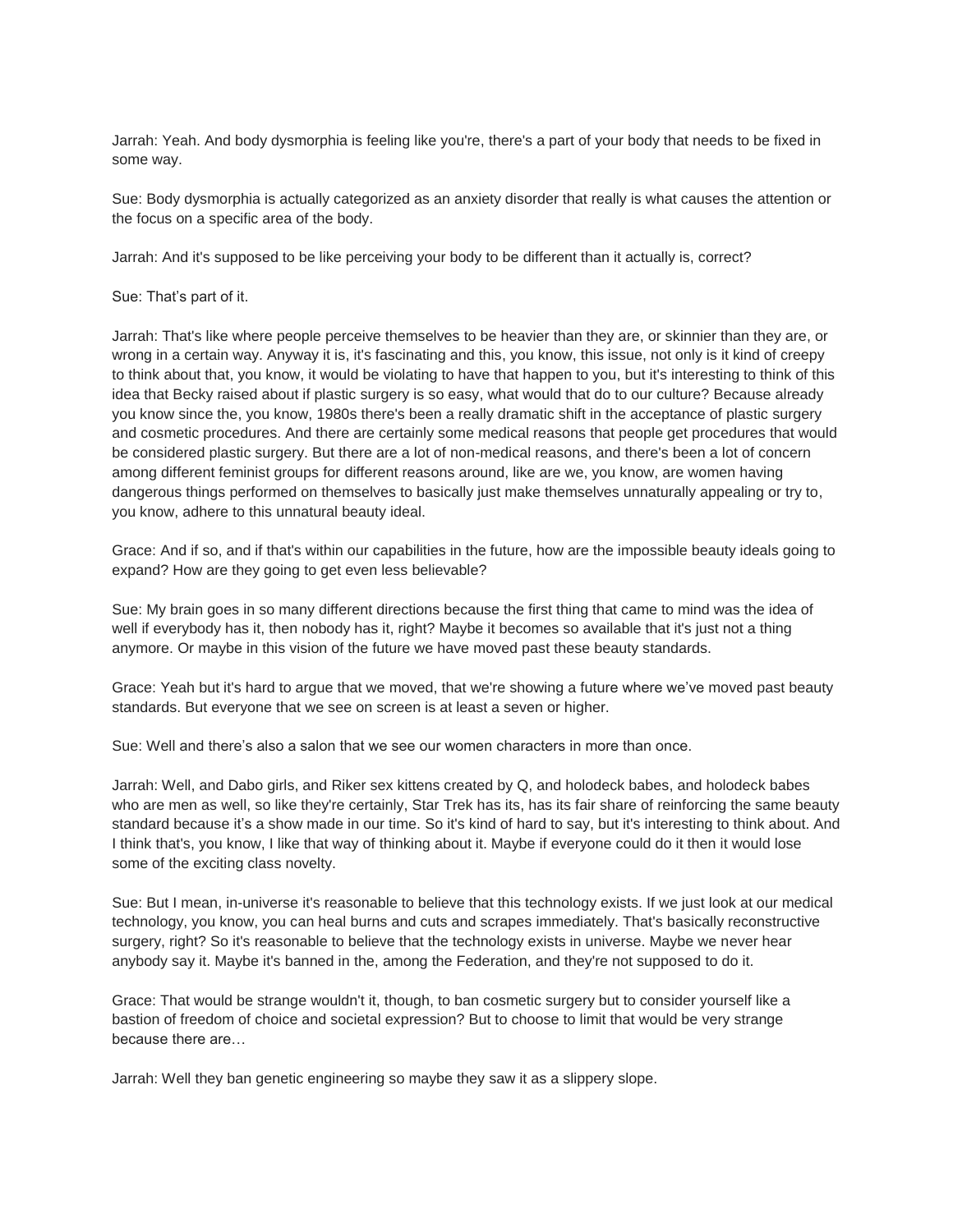Grace: Now that would be really strange, wouldn't it?

Sue: Or maybe it's an ethics discussion debate. Who knows?

Jarrah: Like does the risk justify the decision? Or like a medical, like a medical ethics side of things or a social ethics side of things. Man, we could have a whole podcast on this discussion. Maybe we should have one probably on like beauty standards of the 24<sup>th</sup> century.

Grace: And the hot new incoming trends.

Jarrah: Three-breasted cat women. Meow.

Grace: Are you hot enough for the look?

Jarrah: I mean, so you know, even just stepping away from the beauty standards side of things, we had another Facebook comment from Mark about the science. So I'm going to read a bit of this and then maybe throw it over to Sue's Science Corner.

Sue: Wait, wait, wait, can we can we quickly do one more thing about beauty standards?

Jarrah: Yes. Yes. Beauty standard it up.

Sue: I think my favorite part of "Face of the Enemy," and by favorite I mean most ridiculous, is at the very end when they're in sick bay, and where it's implied that Crusher just finished the reconstructive surgery on Deanna to give her her own face back, she has a full face of makeup.

Grace: Maybe that's just Troi's face at this point.

Sue: She had it tattooed on.

Jarrah: It's a medical laser, or what do you call it? A dermal regenerator slash makeup applicator.

Grace: Handy! You can just burn the blush right into your face.

Jarrah: Yeah. That is pretty great. I also, I mean it's handy that both of them had basically built on to them, but I also don't know how they got Troi's hair all back.

Grace: Yeah.

Sue: Well it's interesting too that…

Grace: If they can have a dermal regenerator, they can have a hair regenerator.

Sue: A hair grower?

Jarrah: Yeah, that's like that Barbie or that doll from the early 90s that you would just crank its arm and its ponytail would grow.

Grace: Yeah.

Sue: So when Kira is a Cardassian, in the little, I guess indent in the forehead, hers is like blue.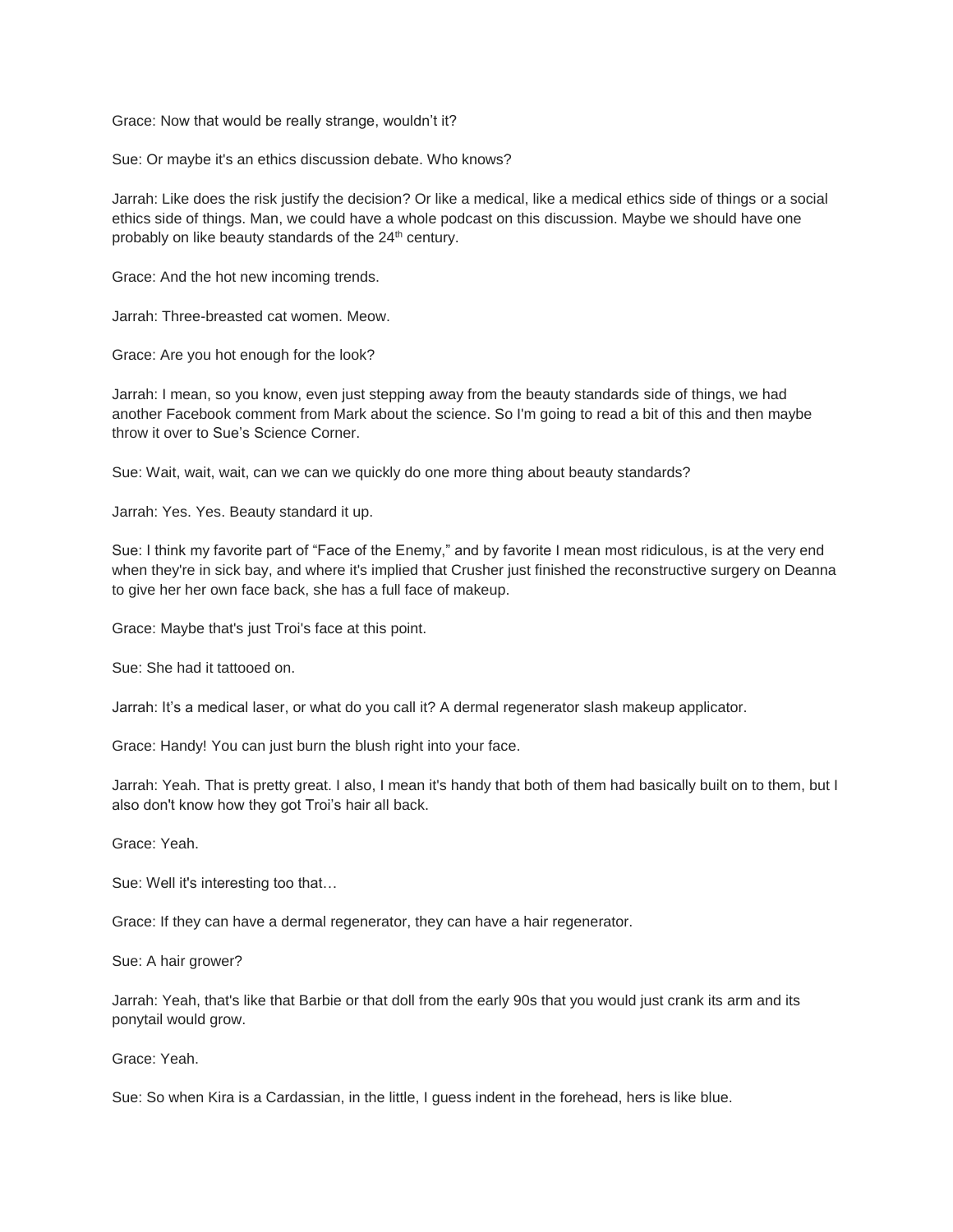Grace: Yeah the women's are blue.

Jarrah: Yeah you see that with a lot of the women. I think it might actually just be a Cardassian women thing.

Sue: But is it biological or is that makeup? I would be really curious to know if Cardassian women like put color there, as like, instead of eyeshadow.

Grace: I just remember hearing that they had it as like a visual marker for male and female Cardassians for the females they've got, the spoon is blue and one or two of the ridges on the neck are blue.

Jarrah: I had no, ok, yeah. That's a great question because I don't know. If anyone knows you should write us an e-mail and tell us or post it on our Facebook. I always assumed that it was a biological thing and not supposed to be makeup but I could be wrong. It could be like a style.

Grace: I like the idea that in-world being just a thing that's accentuated with makeup, like the way you darken your lips even though they're naturally pink or red. Something like that.

Sue: I just want to see a bunch of Cardassian women in a Sephora, like trying on different shades.

Grace: Oh, you guys, Space Sephora! Oh my God. Sepho'rah.

Jarrah: That's the one on Kronos, right?

Grace: That's where you can paint your lips with the blood of your enemies. Although, store bought is fine.

Jarrah: That's amazing. So stepping back from the beauty standards aspect, there is another part of the cosmetic surgery thing we need to talk about, which is the science, which was brought up by Mark on Facebook. And then we'll throw it over to Sue's Science Corner. Which, so Mark says, "It still boggles me how deep cover agents are supposed to pass as different species. Blood chemistry, organ placement, body temperature, metabolism. It's a kind of adjustment that TV writers don't think about. But if you think about it in terms of how would a monitor lizard masquerade as a raccoon, that puts it in a slightly more accurate context."

Grace: Oh my God that'd be amazing though.

Jarrah: "The drama is top-notch and effective, and both episodes are excellently acted, but they both rely on cross-species surgical disguise and that's where it defies belief for me."

Grace: What if they did it again but got into like The Thing territory, where like, "Ok we've got to do a blood test here." And like, "No I am absolutely Craig the human. Very, very human indeed am I. Baseball, root beer, America."

Sue: But I think the analogy he gives is actually a really good one, because we know both the Romulans and the Cardassians to be, like, a little bit lizard-based. I mean, moreso the Cardassians. But they're both, like it's implied that they're both like a little bit cold blooded, that they both for prefer a warmer climate. Especially the Cardassians with like how Deep Space Nine was supposed to be all muggy and hot, and nobody could handle it.

Grace: Also wouldn't that mean they'd just be able to like, do a scan of Kira's internals to be like, "Oh, yep. These are human intestines not Cardassian." Unless they can do plastic surgery on that, too.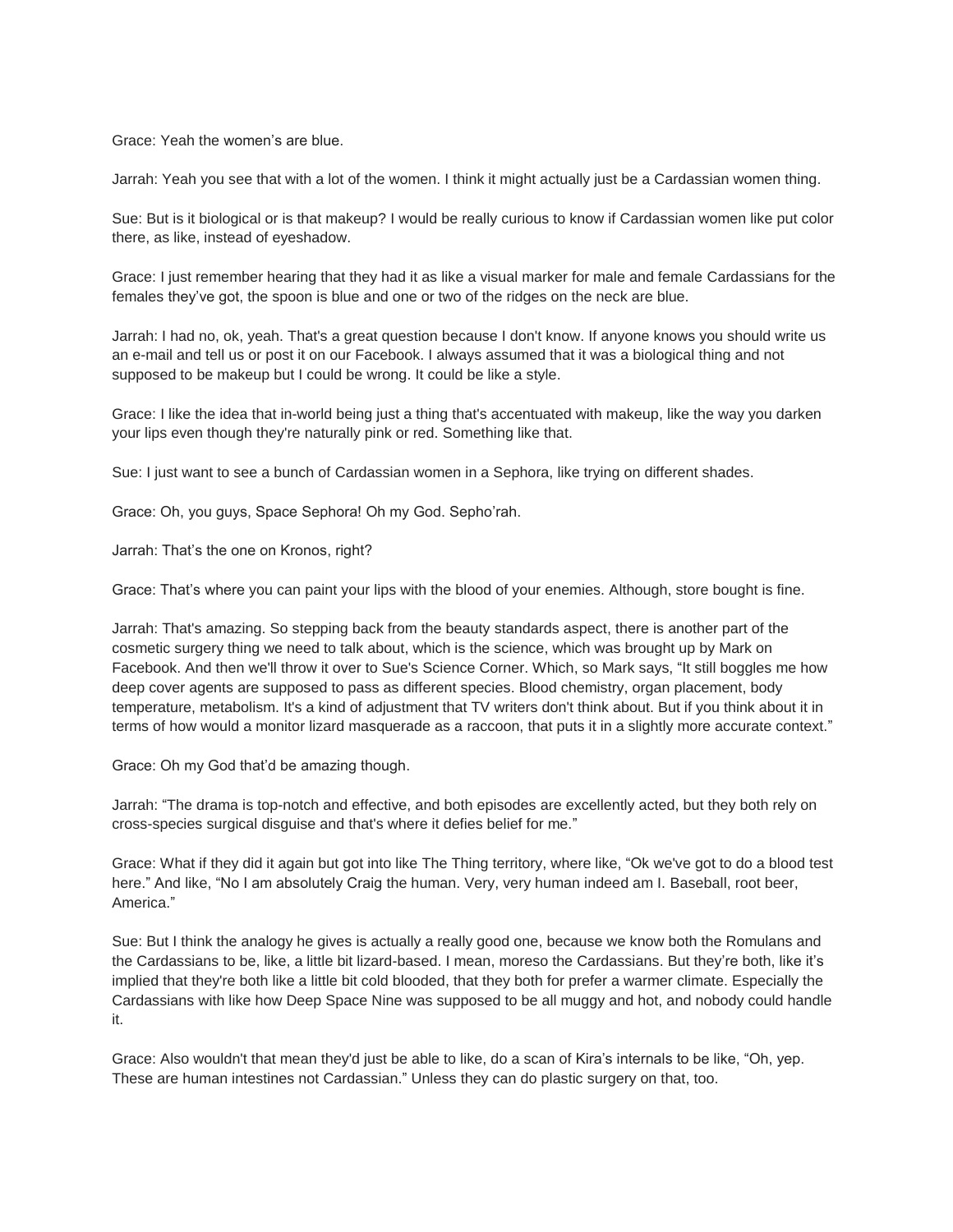Sue: Right. They didn't alter her DNA, which they say in the episode.

Grace: Yeah.

Jarrah: Yeah, but like all it would have taken is for one of them to get cut, and you'd see that Kira doesn't have green blood.

Grace: The internals would probably be different, yeah.

Jarrah: Or sorry brown blood, Cardassians have brown blood and presumably the Romulans have green blood as well.

Grace: They always struck me as a little blue blooded personally.

Jarrah: I thought that they were like the Vulcans in that.

Sue: I would assume so.

Grace: Yeah.

Jarrah: So, I mean, either way it would be pretty easy to tell if just like someone accidentally, you know, slipped and cut their finger on something.

Grace: That would have been a great reveal for Kira like, "Oh well let me just pass to you this. Oops, I cut my hand! Look, red!"

Sue: And neither of them are inconvenienced or reacting to their surroundings.

Grace: Not really, no.

Jarrah: It's like heat, yeah.

Sue: Like, it's presumably hotter and stuffier. And Troi has no issues adjusting to that big bulky shoulder pad uniform.

Grace: She's pretty much wearing a couch cover.

Jarrah: I mean Kira's used to hanging out in a Cardassian space station, but you'd think that she would have been less bothered by the climate on Deep Space Nine, and things, if she had just secretly been a Cardassian all along.

Sue: Right.

Grace: Ooh, that would have been good.

Jarrah: But yeah, it's really weird that no one thinks to just pick up a tricorder, because, I mean, we know that tricorders can be like, "Lifesigns. They're Kazon." So it would be pretty easy to just secretly scan someone or have the computer scan them.

Sue: But, there's not a huge reason to have anybody do that in either of these episodes.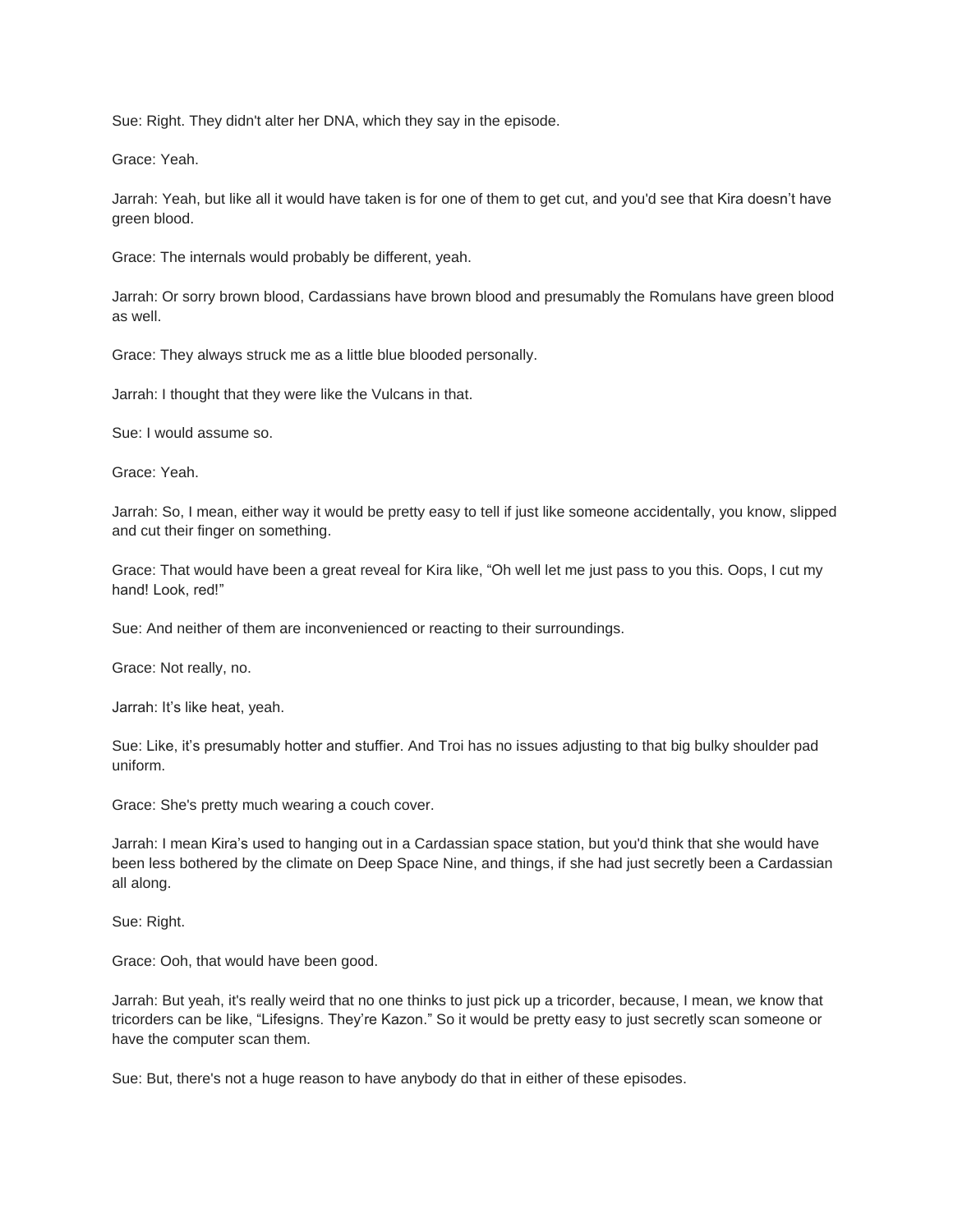Jarrah: Yeah. Well certainly not the second episode.

Grace: No, but it wouldn't be hard to do, either.

Sue: But there's also no reason. Other than the commander being distrusting, there's no reason for her to believe that Rakal is not an agent of the Tal Shiar.

Grace: That would be pretty great though if that one commander was just distrusting everyone like, "That doesn't sound like Romulan talk. Test him for Romulan blood!" Like that's just their go-to of distrust.

Sue: But if this is so easy you'd expect them to test more people honestly, like there could be spies anywhere all the time.

Jarrah: And the best they have is like Commander Toreth being like, "What's the secret password?"

Grace: The password is swordfish. The password is always swordfish.

Jarrah: Yeah, so "Second Skin" was originally supposed to be about O'Brien, and we were going to learn that he'd actually been a Cardassian since we first met him at the beginning of Next Generation.

Grace: That would have been amazing!

Sue: Wait, so they were going to keep him Cardassian?

Jarrah: Yeah.

Grace: That would have been incredible, especially since he's so racist against Cardassians.

Jarrah: Yeah, I mean and I guess, Kira is too, but for very different reasons, I would say. Like she, I would really say O'Brien is almost more like, well they both are pretty overtly racist at the beginning against Cardassians. But Kira is very much operating of a place of actually having experienced very much oppression for, you know, many years, instead of, you know, having been in a war, which is also bad but slightly different. O'Brien was still working for, you know, a group of people that were not in the same position and had more choices than Kira's people did. But apparently they scrapped that idea because they couldn't explain how he would have had a human baby.

Grace: That would've been a fun reveal, though, wouldn't it?

Sue: That's how they find out.

Jarrah: I feel like people would have felt maybe almost as bad as they did with the Captain America Nazi subplot. I feel like there would have been some pretty angry Trekkies.

Sue: I'm not sure. I mean I don't, I think that there's a lot of definite, there are definitely a lot of World War Two analogies done with Deep Space Nine, especially with the Bajorans and the Cardassians. But, somehow it feels a little bit less like it would be a complete and total fist in the face as the Captain America thing was. Just for the sense that it was also created, Captain America was created by a Jew as a way to talk about his frustration with anti-Semitism, and that it's been a symbol for a long time of this thing. And, I don't think it would be all that the same. It would be similar but not on the same scale.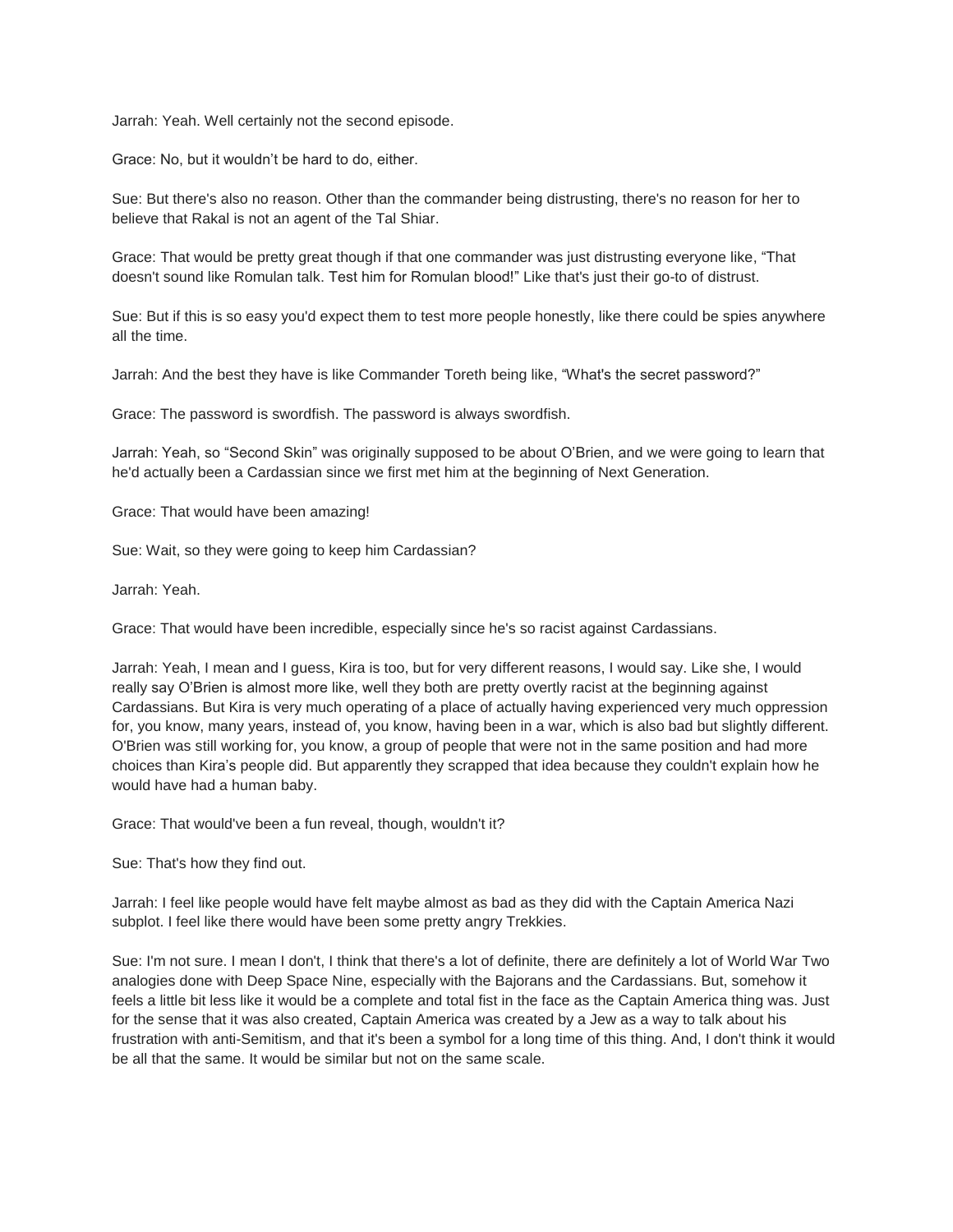Jarrah: Yeah for sure. Well I don't know, how you would, like how would you have felt after watching O'Brien on The Next Generation and then suddenly, would you just been like, "Awesome"?

Grace: Well I would have known that on Deep Space Nine they would have actually followed through with it and tried to have some explanation and actually made the character grow or expand somehow because of it. And not inevitably play the whole, oh no it's just a dream or whatever that you just know they're going to do with Secret Empire. And then they'll be like, "Ha, ha, none of this was our fault now. You can't hold us accountable." No. You, you, you still. Ugh. The whole making Magneto a Nazi thing, that really stung. God. I am so sore over this right now.

Jarrah: Ugh. Yeah. I mean, you're right that it would have depended a lot on the handling. Certainly, you know, it would have been interesting to see how the rest of the crew would grapple with getting to know O'Brien again as a Cardassian, and could have challenged these, you know, ideas that we see reinforced in Star Trek that, you know, race gives you innate character traits.

Grace: That would have been really interesting to see explored also.

Jarrah: Yeah. So then after they changed it to be about Kira, the writer Robert Hewitt Wolfe, who was very inspired by Philip K. Dick's *Do Androids Dream of Electric Sheep* when he was writing this episode. He wanted it at the end to be ambiguous whether Kira was actually a Cardassian or not, and wanted that to emphasize a message that our identity is based on experiences versus actual origins. And his quote was, "She has been Kira Nerys, she may be the real Kira Nerys, she may be a replacement, but she's Kira Nerys now and it doesn't really matter. Your identity is who you are. It doesn't matter how you got there. It doesn't matter whether it's true or a lie. If you've lived it long enough, it's true."

Sue: That's a phenomenal message. I really like that. But it makes no practical sense.

Jarrah: No exactly. For the reasons outlined previously.

Sue: Not, the message makes no practical sense. The outcome of, she could be either.

Jarrah: Yeah, the science makes no sense. That you wouldn't be able to tell whether she was Bajoran or Cardassian. Unless they had been arguing there was some form of like genetic therapy or something.

Grace: It would be pretty great though if they reached this resolution of, "No I'm Kira Nerys. I can go home happy." She just walks into Bashir's it's like, "Oh gosh we didn't notice that, sorry!"

Sue: However if they wanted to do that with a character at some point and have that message, it would have made sense. You know hypothetical episode. If it were, you know, we can't tell if this person is Romulan or Vulcan because the the dissidents or the resistance movement or the reunification people have broke off and intermarried and et cetera, et cetera. So this person is both, you know.

Jarrah: Yeah and you could run into problems too with that as well, of just being like a little too…

## Sue: On the nose?

Jarrah: I guess again like we're saying, well I was going to say again, like too pat and easily, that things are too easily resolved and happy. Like well, I'm just a Bajoran because I've lived as a Bajoran long enough. Or like to go back to Grace's earlier example about space quote "trans-racism" which is a gross like, or trans-racial identity which is a you know kind of mis-term, but the idea that makes that problematic is that living a racial identity isn't just, it's not just about like feeling a kinship with the culture, it's about experiencing daily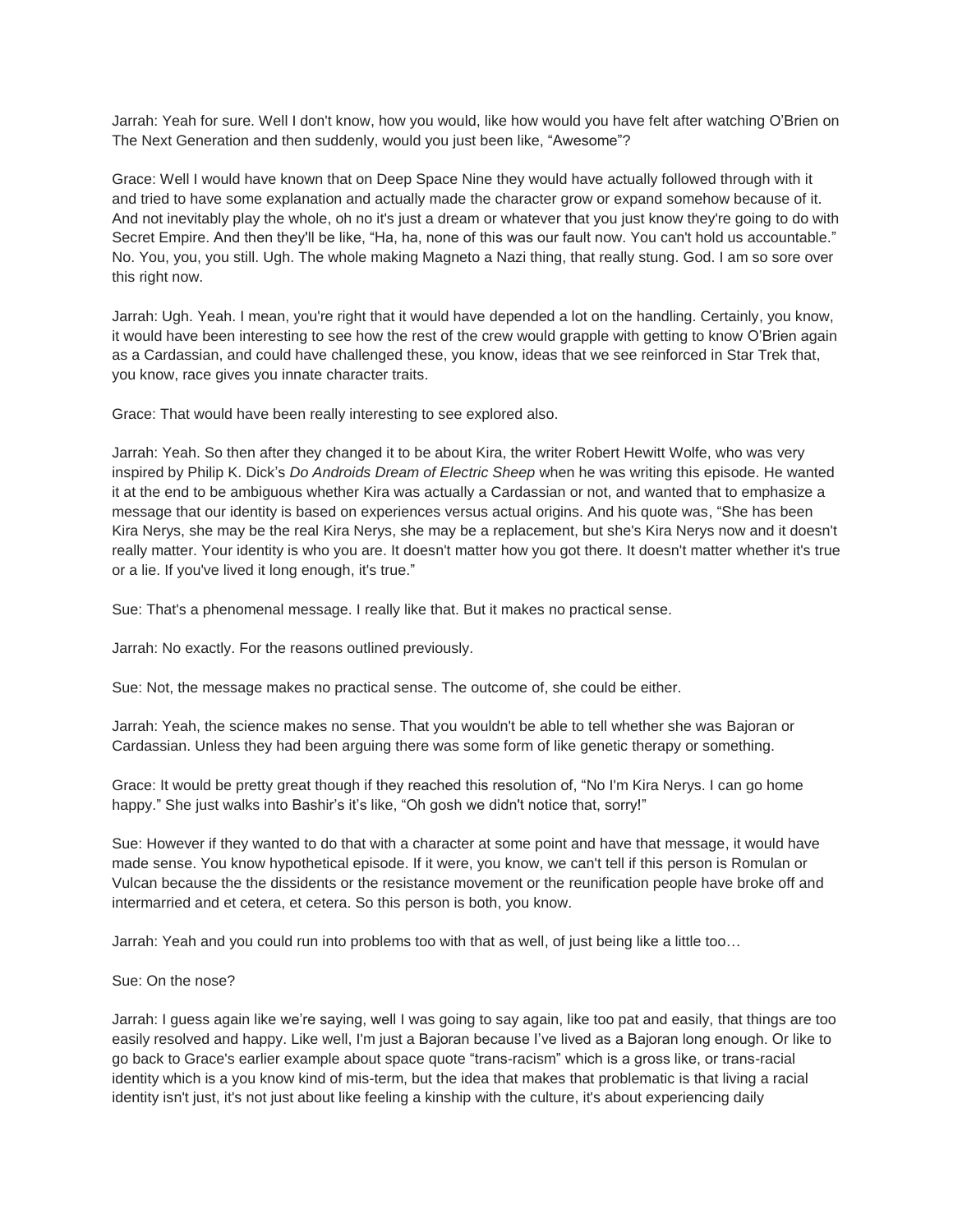oppression. So in that sense it's correct to say that, like as if you lived it long enough it's true, like if you've lived that oppression for long enough. But if you were in a situation where it was like just suddenly a relatively privileged Bajoran wakes up and is like, "Yeah actually, like I've, you know it turns out that I'm secretly feel like this other. You know I'm secretly Klingon, I kind of just feel like a Klingon." Then Klingons would probably have a right to question that.

Grace: Yeah, and I can't say I blame them, too.

Jarrah: Sorry if that was not the most articulate example ever, but…

Sue: You were being very careful.

Jarrah: Yeah, so anyway. I mean there's a lot of interesting questions to be explored for sure. And it would have been neat to try to break down the nature nurture stuff a bit better than Star Trek usually does, because Star Trek does usually go the route of saying, well like, yeah we know human race doesn't mean anything anymore but alien race definitely does. And it would have been neat to see that challenged a little bit. So similarily to in "Second Skin," "Face of the Enemy" was actually supposed to be about Crusher to begin with. But then it was changed because they felt that they could fit in Troi's empathic abilities a bit better. Which, I mean the story kind of hinges on her knowing that that freighter captain's lying, so that makes sense.

Grace: And also we just really were kind of wanting to get to see Troi do more, so.

Jarrah: Yeah I mean, certainly they both could have stood to do more, but it was good to see Troi actually like have a practical use for that, the lie detector thing. That we didn't, we all didn't know the guy was lying, and it caused the whole plan to have to change. Plus, you know, her ability to gauge what kinds of reactions she's getting from acting very differently from her comfort zone. She has to be threatening and say actually really awful things of what she's going to do to everyone's families if they disobey her, and presumably she's getting a gut check on that by being able to read people's emotions.

Sue: And Crusher gets "Chain of Command" later this season.

Grace: That's true, yeah.

Sue: Ever since I found out about that, I have been wondering how that episode would've been different.

Grace: So you want to see this episode with Crusher and I want to see the Deep Space Nine one with O'Brien, just for funsies.

Sue: I want to hop over to that alternate universe for like just two hours.

Grace: Fan fiction writers! Make it so!

Jarrah: It especially boggles belief that O'Brien could have secretly been a Cardassian all along when he's been the transporter chief and has been like in charge of bio filters.

Grace: It would be ironic, wouldn't it?

Jarrah: Maybe he was programmed to sabotage the bio filters so it would never detect him.

Grace: They programmed it so he kind of sucked at his job and never realized it.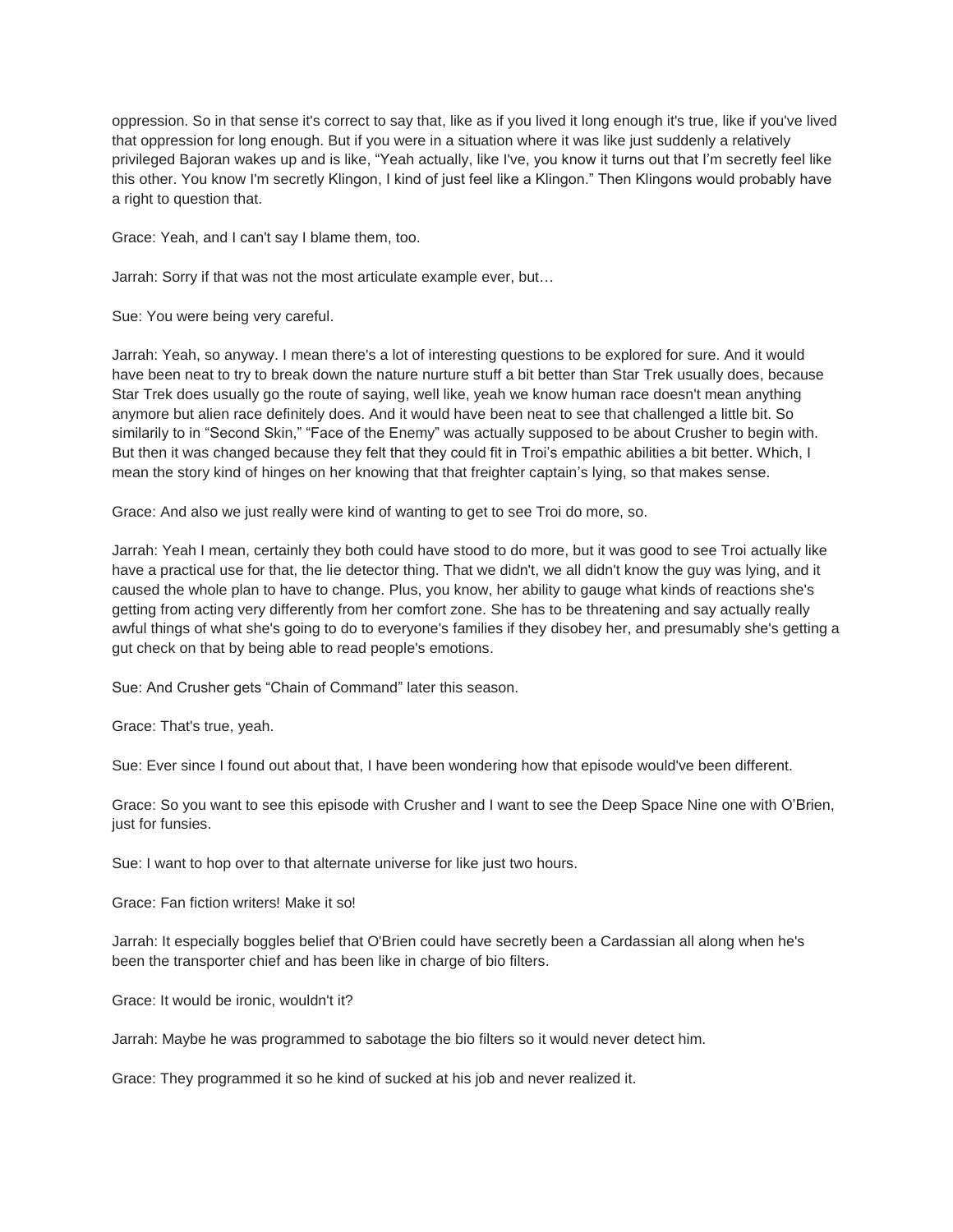Sue: Aw, poor O'Brien.

Grace: He just can't catch a break in any dimension, can he?

Sue: Just standing around all day, waiting for somebody who needs to transport.

Grace: He's kind of like the toaster from Red Dwarf. "Do you want some toast? I could make you some toast." "Do you want to transport to the planet?" "No, we got a shuttlecraft." "Oh if you're sure, ok. I'll just be here. Waiting. Waiting. Alone."

Jarrah: Yeah, so other, other thoughts on "Face of the Enemy"?

Grace: "Face of the Enemy" is definitely, it's always going to be one of my top TNG episodes in the sense, again we get to see Troi do something. We get to see her get to, again in both these episodes, we get see the actresses show their chops so well. But this is one where you really get to see the potential of all the things that could've been done with Troi as not only a Betazoid, but also just as a character, had they made her, given her more of a proactive role. And it, and she does phenomenally! It's so cool to see her be, getting to be action counselor and have a battle of wits with the enemy. And it's, it feels so right and so good and I wish there was more of it.

Sue: I wish she'd gotten there faster. I feel like, I understand that she's distrusting of what's going on around her and very unsure. But like, I wish the timidness? Timidity? Something. Had dissipated faster and got, and she'd gotten to that forceful, like, Tal Shiar stronghold a little bit quicker.

Grace: Frankly after seeing Marina Sirtis speak in person and getting a feel for her personality, I don't believe it now any time I see Troi being timid.

Sue: Right?

Grace: It just doesn't feel right anymore.

Sue: But I mean I have a couple issues with just the logic behind the "Face of the Enemy."

Grace: Yeah.

Sue: In the sense of like…

Jarrah: Spock kind of messed this one up.

Sue: Right? Starfleet is presumably in communication with Spock at least some point, or his group of people. Why was Troi kidnapped and given surgery without consent and not told what was going on?

Grace: Yeah, did they think she would say no?

Sue: Why did nobody report her missing from this conference?

Grace: That's really horrible, too, the fact that she gets back. She's like, "Oh thank God, I'm ok." And they're like, "Oh, were you gone?"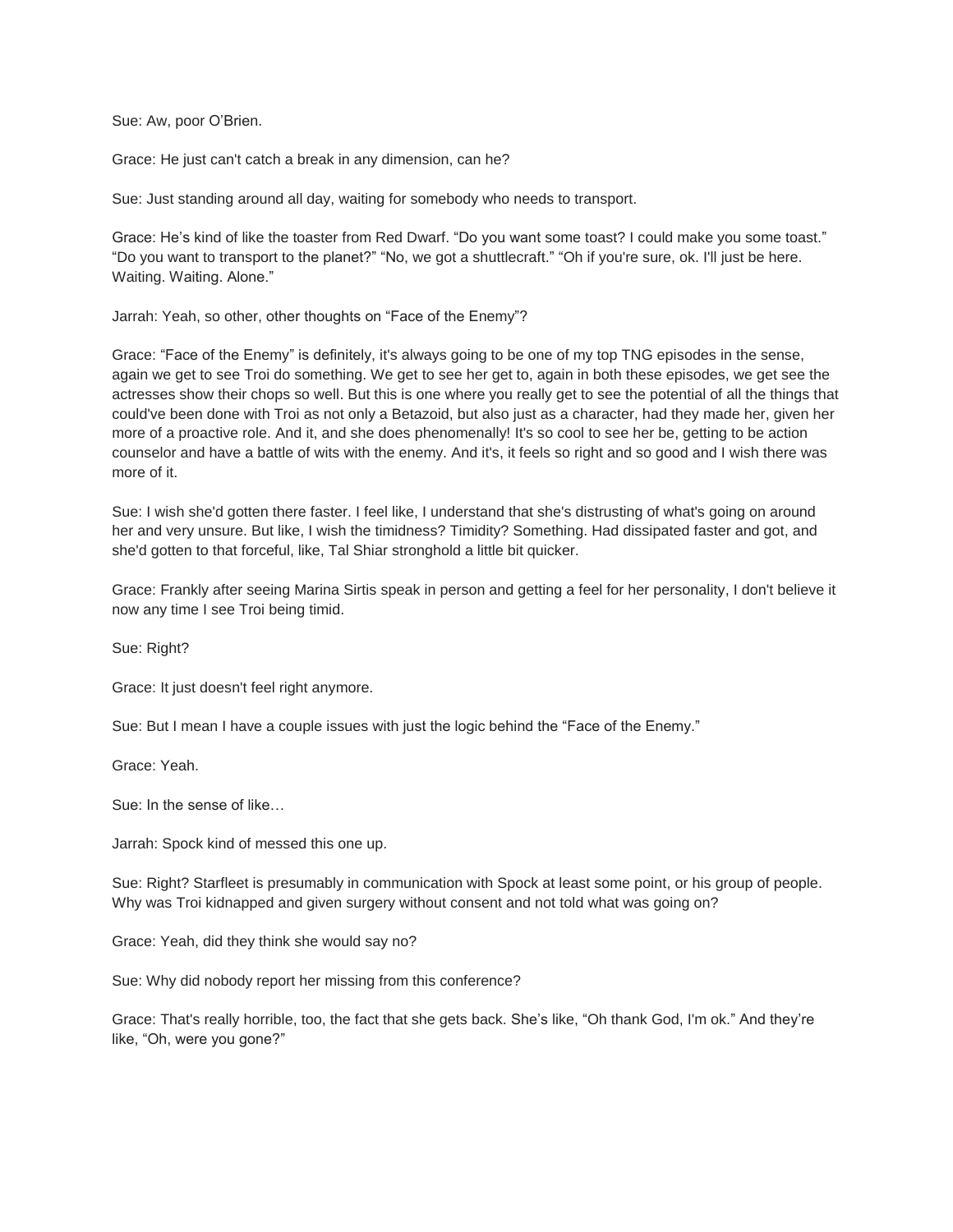Sue: The *Enterprise* just shows up, and they're just like, "Oh, I guess you're here now and not at your conference. OK." But like, they just as easily could have just ordered her on this mission. There's no reason for the kidnapping and the non-consensual surgery.

Grace: I guess they just wanted to do it and they could have that reveal opening scene.

Jarrah: Yeah they get to the reveal a lot faster than "Second Skin," which starts out with that, you know, Kira maybe isn't going to show up to hang out on the holosuites with Dax, and that's like, it's kind of a fun little exchange. It's good to see them doing friend stuff. But it takes a little longer for her to get abducted and find out that she might be Cardassian. I mean, I guess the only logical explanation is Troi wasn't really at a conference.

Sue: It was the secret mission all along!

Grace: Dun, Dun, DUN!

Jarrah: I was just thinking she was at something she didn't want to tell the Enterprise or the Federation about. So she like, it was like, it's like when you go to your friend's house for a sleepover. Or like, you say, you tell your parents you're going your friend's house for a sleepover, but then you actually go to your boyfriend's house.

Sue: Are you saying she was meeting up with Tom?

Jarrah: Maybe. Or maybe she was…

Grace: I like to think that she was, that's just the phrase she uses for a lot of things. "Excuse me, I got to go meet up with Tom for a minute."

Jarrah: Are you talking about Thomas Riker?

Sue: Yeah.

Grace: I thought we were, yeah.

Jarrah: Maybe the guy from "Haven" realized he actually wasn't meant to be with blonde lady from his dreams. And he has been seeing Troi on the side. No that's a, that would not make it any better.

Sue: I'm going to make "meeting with Tom" a euphemism now.

Jarrah: Well, yes. So yeah, and like yeah, it doesn't make any sense that they wouldn't just like take her aside at the conference. You know maybe they don't want the *Enterprise* to know for some reason because the mission is that top secret. So they take her aside at the conference they're like, "Hey we have a super top secret mission for you. How would you feel about being a Romulan for a week?" She would be like…

Grace: I think she would be like super down for that.

Jarrah: Yeah.

Sue: Well she says, "Why did you kidnap me?" And he says, "Well, you might have said no."

Jarrah: Yes. And she's like, "Yeah that's reasonable."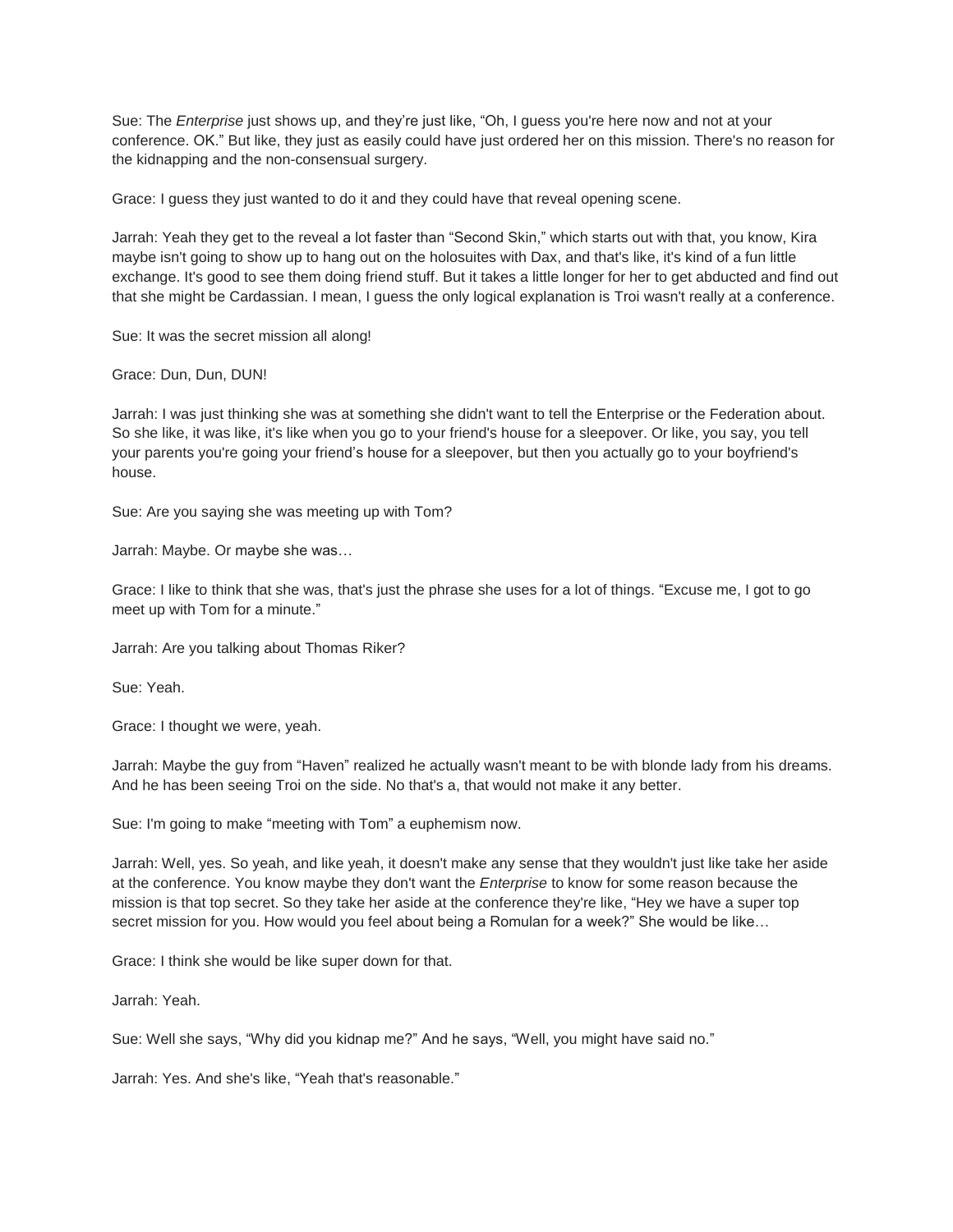Grace: No, don't be OK with people being kidnap happy. Just don't take any of that.

Sue: That is never a good reason.

Grace: No.

Jarrah: Yes. Never a good reason. Man. Yeah. And then it really does all rely on her being able to tell whether or not the freighter captain is lying. Because then what were they going to, how were they going to get her back? If they just handed off the cargo to the freighter captain and then the freighter handed off the cargo to the *Enterprise*, then how were they going to get her back? And they never really explain that part.

Grace: Frankly I don't have a lot of faith in their plan. Or at least the planning that went into it. It was a pretty plan-low plan.

Jarrah: Luckily all the scenes with her and Toreth just make up for it.

Grace: This episode has got some good, good, good

Jarrah: That dinner party.

Grace: Yeah. Yeah that's a spicy Romulan meatball.

Sue: I do love that she has no idea which dish the commander is talking about, and then just plays it off. It's so good.

Jarrah: Or like, what professor she had at the academy or whatever. And I also kind of like how Picard doesn't let her be really just like overly modest about the role that she played in it at the end, where she's just like all, it was all what's his name, buddy that died, who did it. And she's just like, he's just like, "Well you both did it."

Grace: You know I think we all want one of our misadventures to end with Patrick Stewart saying, "No you kicked some ass, there. It was rad as hell." That's all we really need at the end of some days.

Jarrah: Exactly. Yeah. We should just we should hire a Patrick Stewart impersonator, and just get him to say "You really kicked some ass today." And then you can just play it.

Grace: Am I not good enough for you?

Jarrah: Well we couldn't, OK we'll train you up and then you can do it.

Grace: OK I'm going to shave my head and go to Patrick Stewart school.

Jarrah: Nice. Well, you know, you're starting several years behind him so you can, you have some time to catch up.

Grace: I'll get there, I'll get there.

Jarrah: Yeah. One thing that I didn't mention about "Second Skin" is that, again, the writer, Robert Hewitt Wolfe, felt that the theme was basically, for that episode was "don't judge a book by its cover." And talks about how he tried to build in layers of different people wearing a second skin. So there's Kira, but then there's also Tekeny Ghemor who's supposedly supporting the government, but opposing the government at the same time.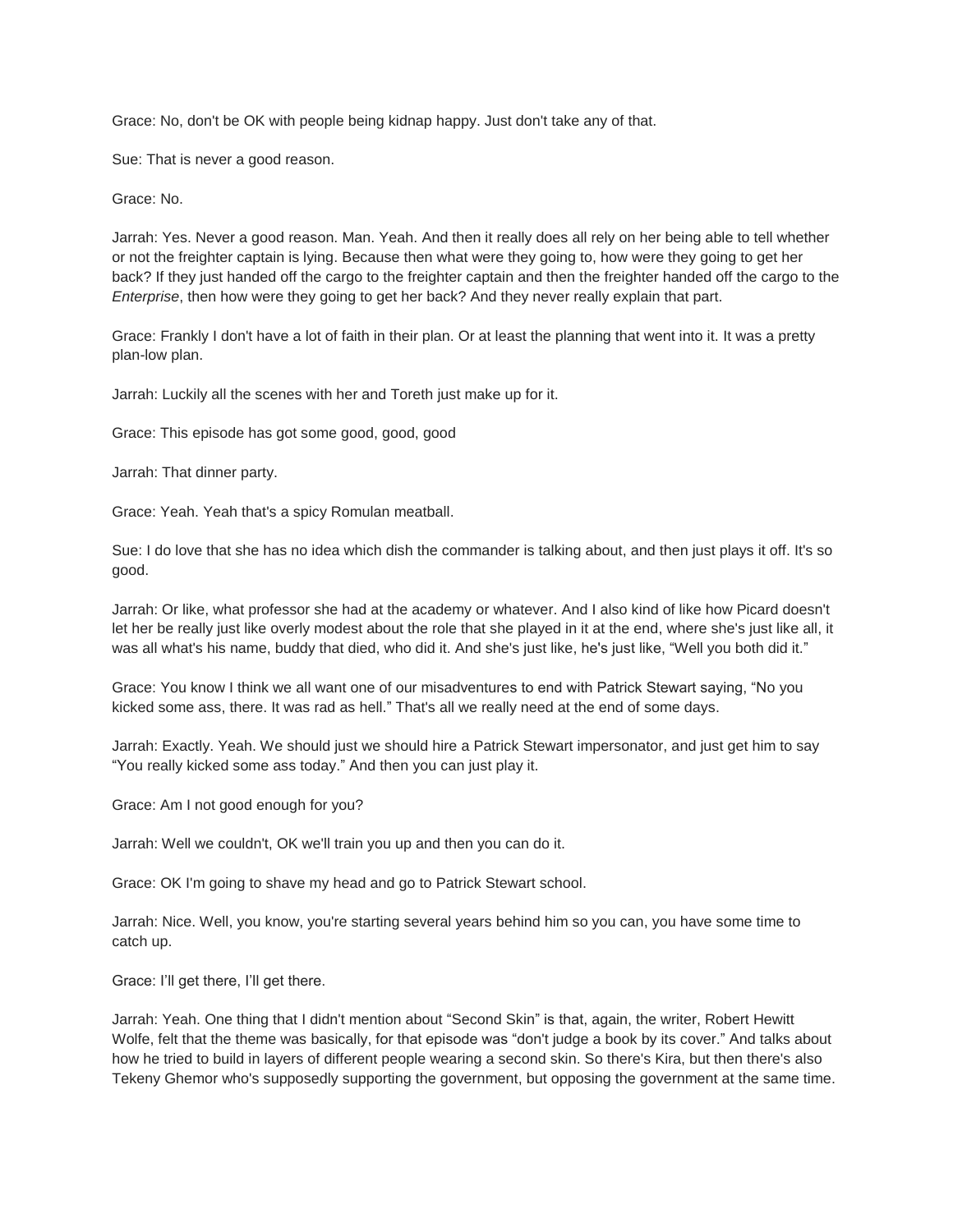There's the *Defiant* that's being camouflaged as a freighter. There's Garak that is more of a spy than people thought. There's Sisko. He's a, Sisko looks like a Kobheerian captain, and Odo looks like a bag.

Sue: Odo looks like a bag.

Grace: He's feeling glad. He's sunshine in a bag.

Jarrah: So I appreciate that. So I definitely see the episodes have different messages, because I don't think the message of "Face of the Enemy" is "don't judge a book by its cover."

Sue: No.

Jarrah: What is the message of "Face of the Enemy"?

Sue: Don't kidnap people?

Grace: It's really frickin' rude.

Jarrah: Fake it til you make it?

Grace: Let's go with that.

Jarrah: Empaths get shit done?

Grace: Yeah. Message was "follow your dreams."

Jarrah: Whatever it was, I liked it.

Grace: Yeah, it's good stuff.

Jarrah: Should we rate these episodes? Do we have any final thoughts before we move to rating?

Grace: Both very good. Both taking a different handle on pretty much the same plot, but going in different directions with it and both doing it well.

Sue: I think this is a standard sentiment. Whenever we talk about traumatic experiences for our women characters. I wish we had some kind of follow up.

Grace: Yeah, that would be nice.

Sue: At some point in the future, either of them mentioning, "Hey remember that time I was a Cardassian? That was messed up."

Grace: We do kind of get some, we get, the Legate comes back a few times in Deep Space Nine, doesn't he?

Jarrah: Yes, he definitely comes back

Sue: But we don't really get Kira or Troi reflecting on this experience.

Grace: Yeah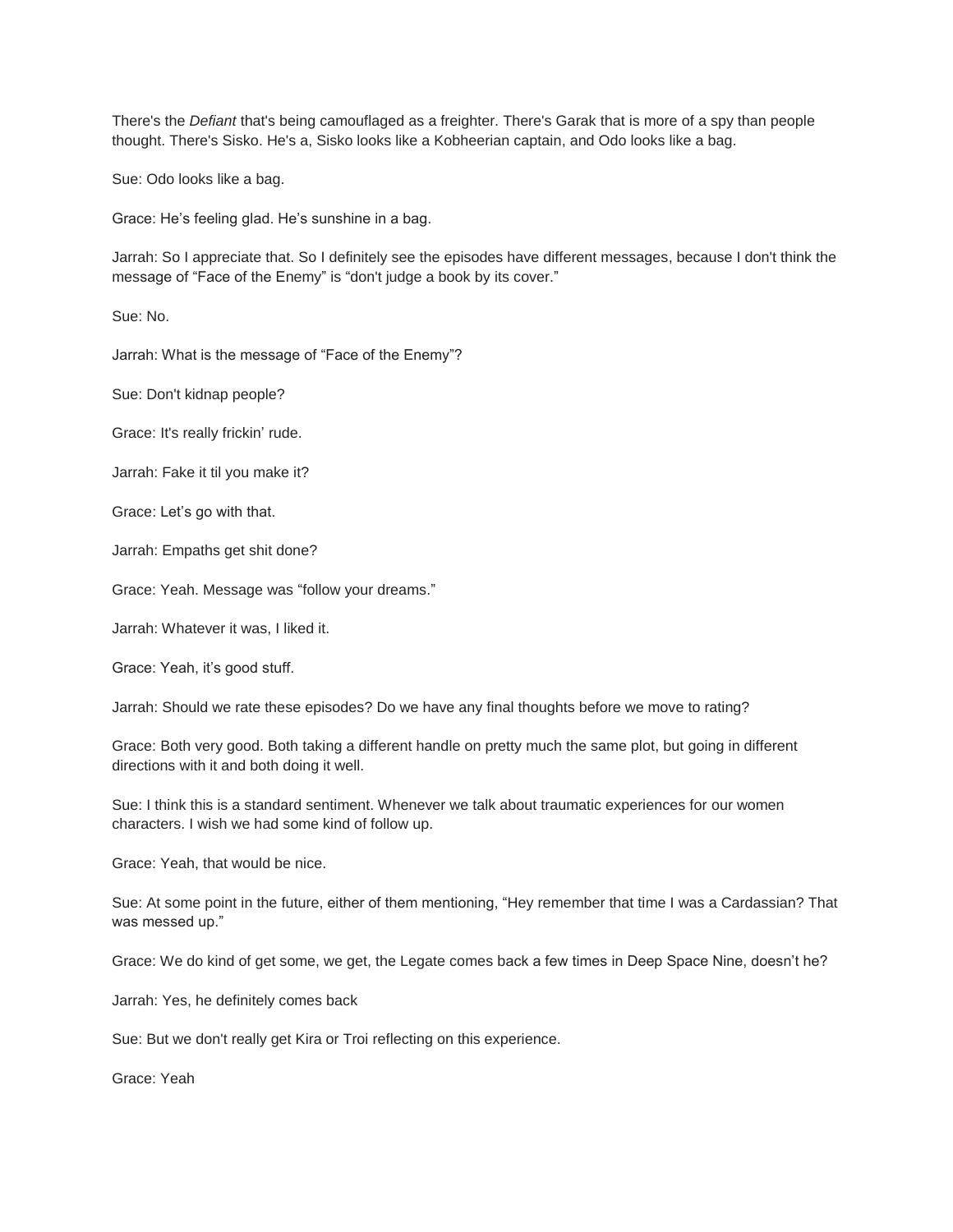Jarrah: Yeah.

Sue: We don't see either of them really deal with the experience of being abducted and altered and thrown into the situation.

Grace: To be fair we don't see a lot of things followed up on in Star Trek.

Sue: Right. Well that's to my point before, we're still in the era of serialized TV. But Jarrah, do you have any final comments on these two episodes.

Jarrah: No not more than I've already said. But if we wanted to rate them, we could rate them.

Sue: Let's do it.

Grace: I give them six out of 10 powdered spoons and eight out of eight oversized shoulder pads.

Jarrah: Six out of six and eight out of eight?

Grace: Yes six out of six, eight out of eight.

Jarrah: Wow OK. Those are good ratings.

Grace: I really liked both episodes.

Jarrah: Yeah. I will give them nine out of 10 coworkers with whom one deserves to share credit equally. At least.

Grace: Oh, very nice. You deserve credit for that.

Sue: I would really love my rating to be non-consentual surgeries, but that's a bad thing.

Jarrah: It should be negative, negative 50?

Sue: Negative 10 non-consentual surgeries.

Jarrah: Yes. Oh dear. That might not be how math works.

Grace: Oh. That's horrifying.

Sue: It's how math works if I says it, if I say it is. That's not how grammar works.

Jarrah: Certainly none of us know any better. Well, not me or Grace.

Sue: Ok. So, I think that wraps it up for us tonight. Grace where can people find you on the Interwebs?

Grace: You can find me on Twitter of all places at @BonecrusherJenk.

Sue: And Jarrah?

Jarrah: You can find me on Twitter @jarrahpenguin or on tumblr at trekkiefeminist.tumblr.com.